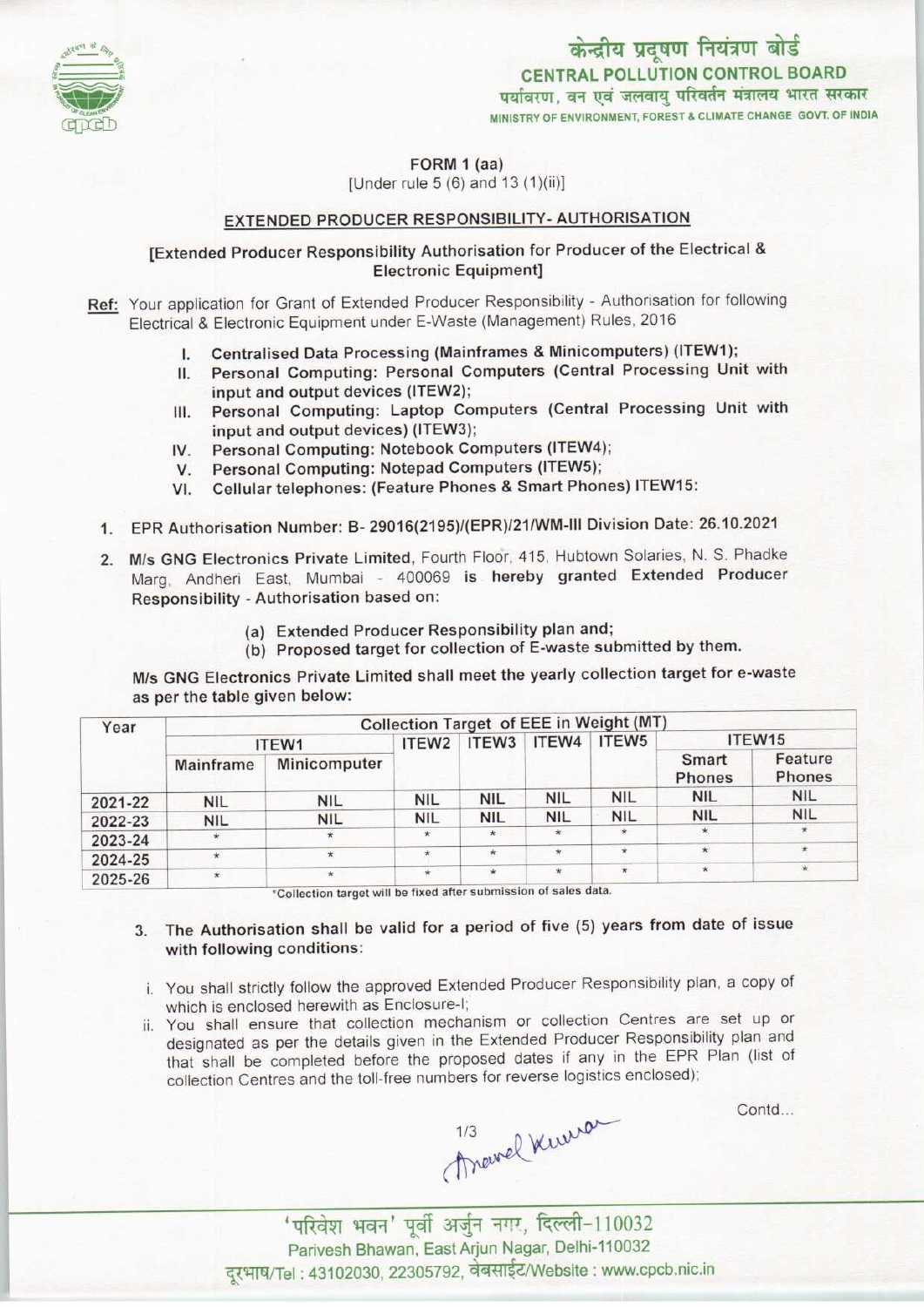

#### From pre page...

- iii. You shall ensure that all the collected e-waste is channelized to your PRO M/s PRO connect and record shall be maintained at dismantler/recycler and at your end.
- iv. You shall maintain records, in Form-2 of these Rules, of e-waste and make such records available for scrutiny by Central Pollution Control Board;
- v. You shall file annual returns in Form-3 to the Central Pollution Control Board on or before 30th day of June following the financial year to which that returns relates.

# vi. General Terms & Conditions of the Authorisation:

- a.The authorisation shall comply with provisions of the Environment (Protection) Act, 1986 and the E-waste (Management) Rules, 2016 made there under;
- b. The authorisation or its renewal shall be produced for inspection at the request of an officer authorised by the Central Pollution Control Board;
- c.Any change in the approved Extended Producer Responsibility plan should be informed to Central Pollution Control Board within 15 days on which decision shall be communicated by Central Pollution Control Board within sixty days;
- d. It is the duty of the authorised person to take prior permission of the Central Pollution Control Board to close down any collection centre/points or any other facility which are part of the EPR plan;
- e.An application for the renewal of authorisation shall be made aslaid down in subrule (vi) of rule of 13(1) the E-Waste (Management) Rules, 2016;
- f.The Board reserves right to cancel/amend/revoke the authorisation at any time as per the policy of the Board or Government.

## vii. Additional Conditions: -

- a) That the applicant will submit annual sales data along with annual returns;
- b) That the applicant has to ensure that the addresses of collection points provided by them in their EPR Plan are correct and traceable and the collection points/centres are functional;
- c) That the applicant will submit revised application for grant of EPR Authorisation in case of applicant adding/changing PRO or changing its EPR Plan;

2/3<br>Asavel Kurral

Contd....